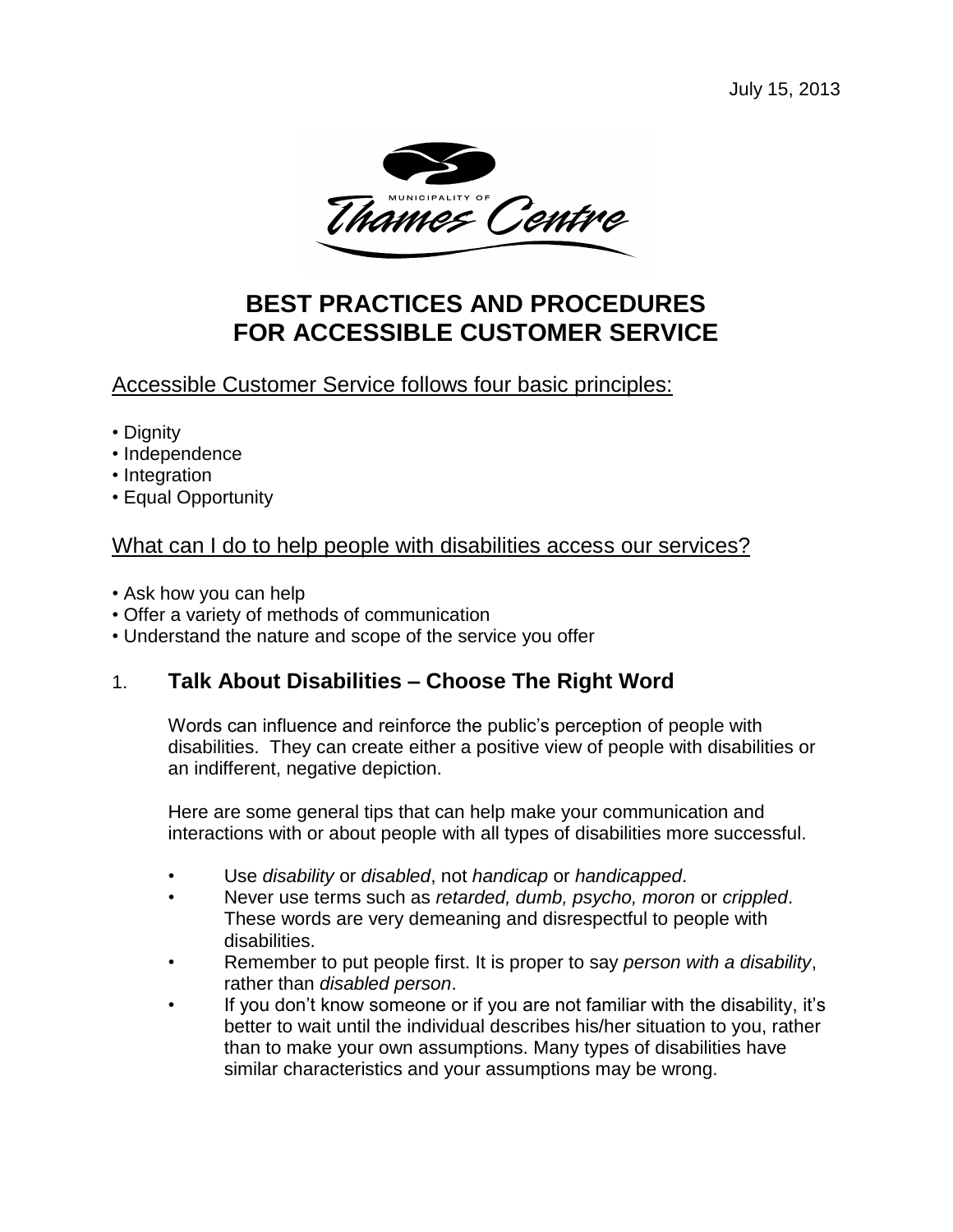## 2. **How to interact and communicate with people with various types of disabilities**

Interacting and communicating with people with disabilities is a big part of providing accessible customer service. Sometimes the best approach is to ask a person with a disability how you can best communicate with them.

The following are some suggested tips to interact and communicate with people who have various disabilities:

## (A) PHYSICAL DISABILITIES

PHYSICAL disabilities include a range of functional limitations from minor difficulties in moving or coordinating one part of the body, through muscle weakness, tremors, and paralysis. Physical disabilities can be congenital such as Muscular Dystrophy; or acquired, such as tendonitis. It may be difficult to identify a person with a physical disability.

A physical disability may affect an individual's ability to:

- Perform manual tasks such as holding a pen, turning a key or grip a door knob;
- Move around independently;
- Control the speed or coordination of movements;
- Reach, pull or manipulate objects; and
- Have strength or endurance.

#### **Best practices and procedures for Customer Service:**

There are many types and degrees of physical disabilities, and not all require a wheelchair. Someone with a spinal cord injury may use crutches while someone with severe arthritis or a heart condition may have difficulty walking longer distances.

Here are some tips on serving customers who have physical disabilities:

- Just because a person has one disability doesn't mean they have another. If a customer has a physical disability, don't assume they have an intellectual or developmental disability as well.
- Speak normally and directly to your customer. Don't speak to someone who is with them.
- People with physical disabilities often have there own way of doing things. Ask before you help.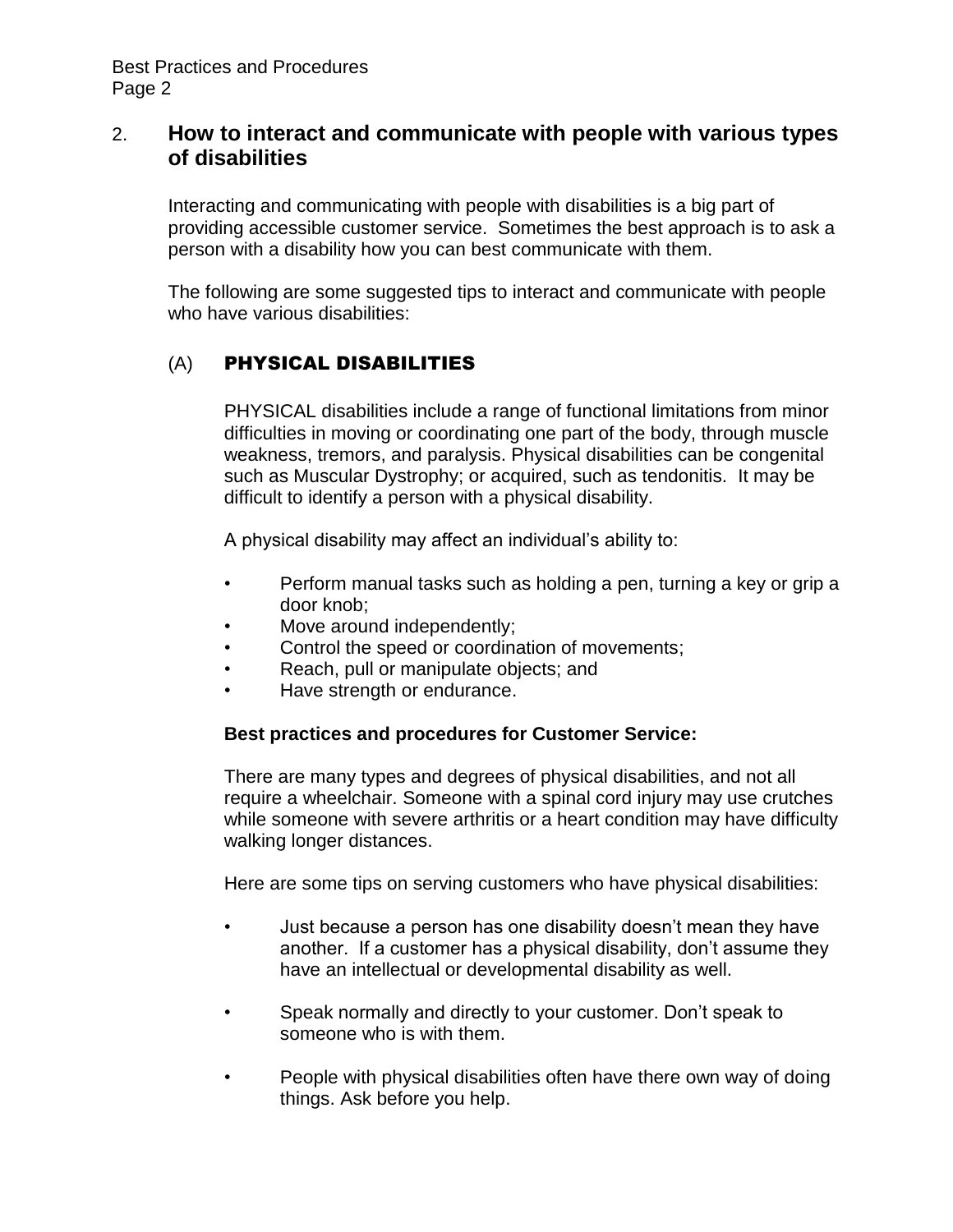- Don't touch items or equipment, such as canes or wheelchairs, without permission. If you have permission to move a person's wheelchair, don't leave them in an awkward, dangerous or undignified position, such as facing a wall or in the path of opening doors.
- Provide your customer information about accessible features of the immediate environment (automatic doors, accessible washrooms, etc.).
- Keep ramps and corridors free of clutter.
- If you need to have a lengthy conversation with someone who uses a wheelchair or scooter, consider sitting so you can make eye contact at the same level.
- If a counter to too high or wide, step around it to provide service.
- Provide seating for those that cannot stand in line.
- Be Patient. Customers will identify their needs to you.

## (B) HEARING LOSS

HEARING loss can cause problems in distinguishing certain frequencies, sounds or words. People who have hearing loss may be deaf, oral deaf, deafened or hard of hearing. These terms are used to describe different levels of hearing and/or the way a person's hearing was diminished or lost.

A person who is deaf, deafened or hard-of hearing may be unable to:

- Use a public telephone;
- Understand speech in noisy environments; and
- Pronounce words clearly enough to be understood by strangers.

### **Best practices and procedures for Customer Service:**

Like other disabilities, hearing loss has a wide variety of degrees. Remember, customers who are deaf or hard of hearing may require assistive devices when communicating.

Here are some tips on service customers who are deaf or hard of hearing:

• Attract the customer's attention before speaking - the best way is a gentle touch on the shoulder or gently waving your hand.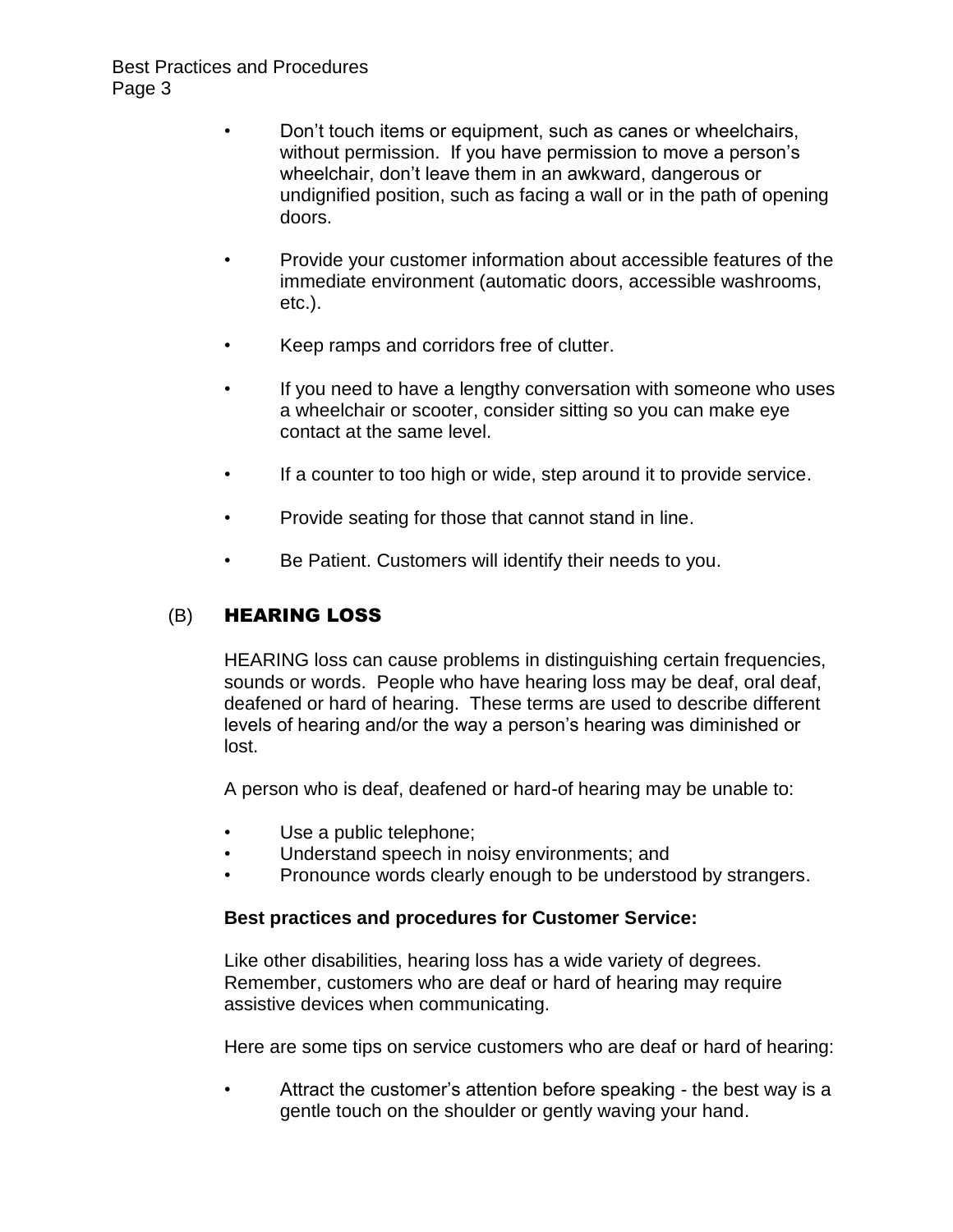- Always ask how you can help. Don't shout. Speak clearly.
- Be clear and precise when giving directions, and repeat or rephrase if necessary. Make sure you have been understood.
- Face the person and keep your hands and other objects away from your face and mouth.
- Deaf people may use a sign language interpreter to communicate always direct your attention to the Deaf person - not the interpreter.
- Any personal (e.g. financial) matters should be discussed in a private room to avoid other people overhearing.
- Make sure you are in a well-lit area where your customer can see your face and read your lips.
- If the person uses a hearing aid, reduce background noise or move to a quieter area.
- If necessary, ask if another method of communicating would be easier (for example using a pen and paper).
- Don't touch service animals they are working and have to pay attention at all times.

### (C) DEAF-BLINDNESS

DEAF-BLINDNESS is a combination of hearing and vision loss. The result for a person who is deaf-blind is significant difficulty accessing information and performing daily activities.

Deaf-blindness interferes with communication, learning, orientation and mobility. People who are deaf-blind communicate using various sign language systems, Braille, telephone devices, communication boards and any combination thereof.

#### **Best practices and procedures for Customer Service:**

Most people who are deaf-blind will be accompanied by an intervener, a professional who helps with communicating. Interveners are trained in special sign language that involves touching the hands of the client in a two-hand, manual alphabet or finger spelling, and may guide and interpret for their client.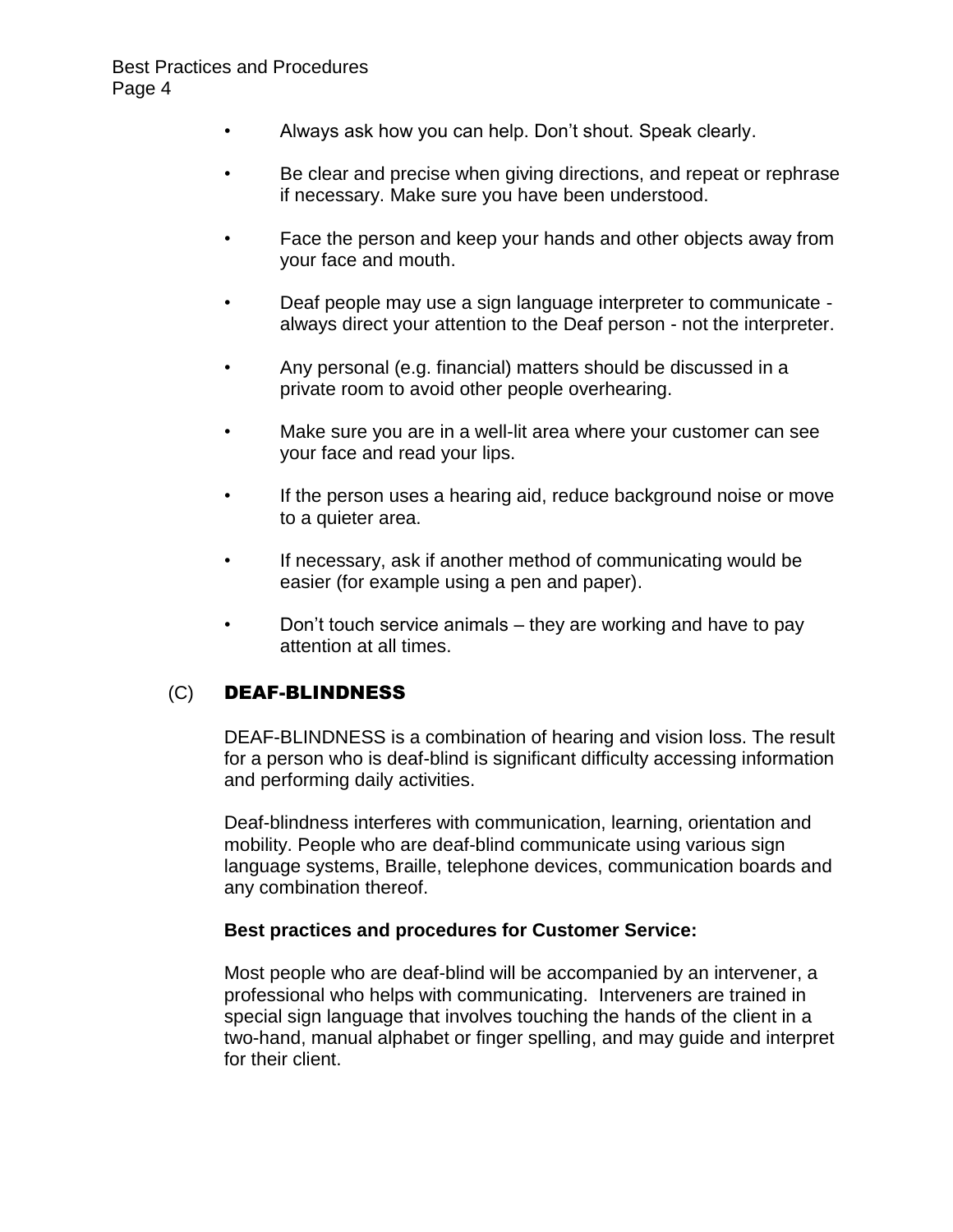Here are some tips on serving customers who are deaf-blind:

- Do not assume what a person can or cannot do. Some people who are deaf-blind have some sight or hearing, while others have neither.
- A customer who is deaf-blind is likely to explain to you how to communicate with them or give you an assistance card or a note explaining how to communicate with them.
- Speak directly to your customer, not the Intervener.
- Identify yourself to the intervener when you approach your customer who is deaf-blind.
- Do not touch or address the service animals they are working and have to pay attention at all times.
- Never touch a person who is deaf-blind suddenly or without permission unless it's an emergency.
- Understand that communication can take some time be patient.

### (D) VISION

VISION disabilities reduce one's ability to see clearly. Very few people are totally blind. Many have limited vision such as tunnel vision, where a person has a loss of peripheral or side vision, or a lack of central vision, which means they cannot see straight ahead. Some can see the outline of objects while others can see the direction of light.

Vision loss can result in:

- Difficulty reading or seeing faces;
- Difficultly maneuvering in unfamiliar places;
- Inability to differentiate colours or distances;
- A narrow field of vision;
- The need for bright light, or contrast; and
- Night blindness.

#### **Best practices and procedures for Customer Service:**

Vision disabilities can restrict your customers' abilities to read signs, locate landmarks or see hazards. In some cases, it may be difficult to tell if a person has a vision disability. Others may use a guide dog or white cane.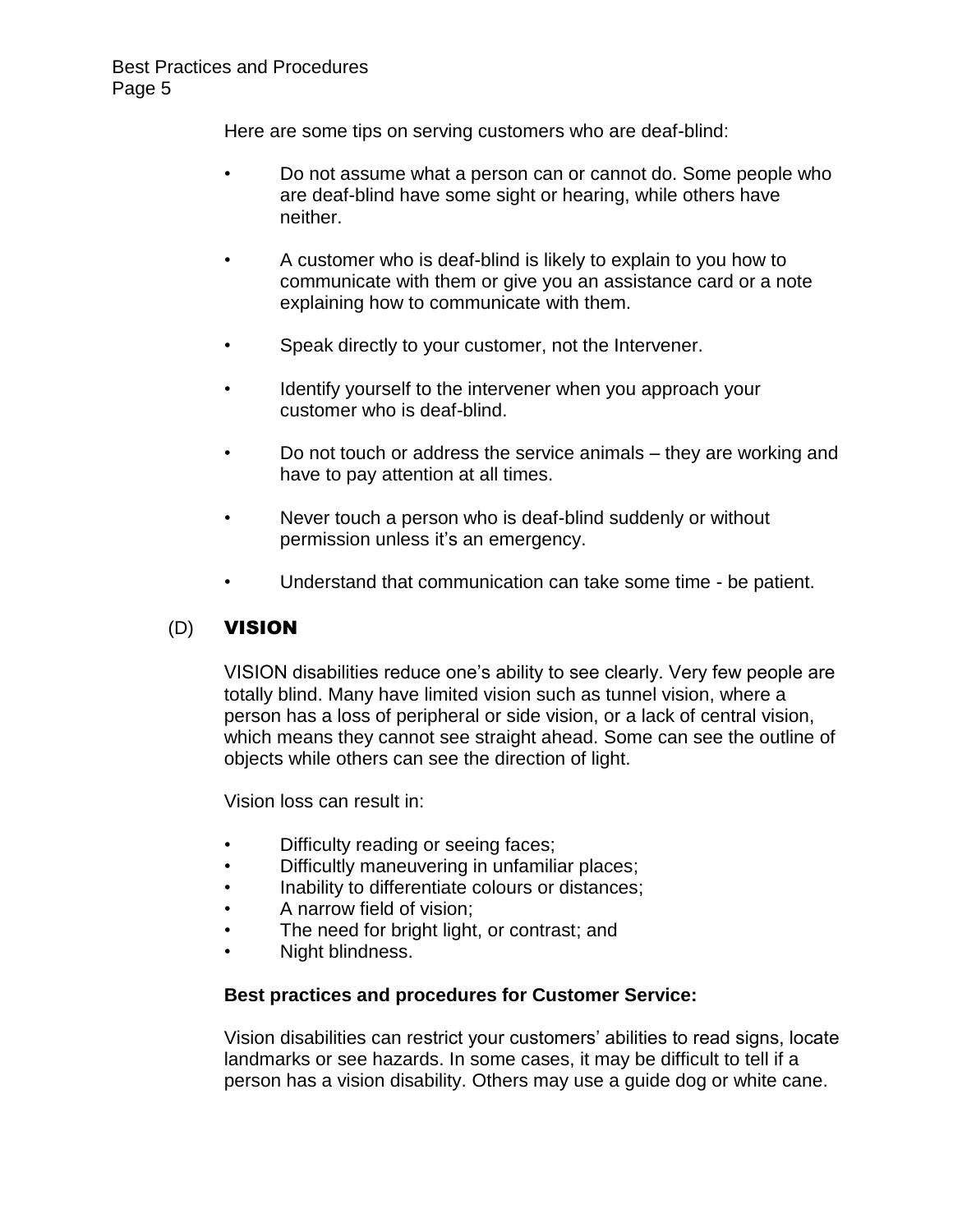Here are some tips on serving customers who have vision disabilities:

- Don't assume the individual can't see you. Many people who have low vision still have some sight.
- Identify yourself when you approach your customer and speak directly to them.
- Speak normally and clearly.
- Never touch your customer without asking permission, unless it is an emergency.
- Offer your elbow to guide them if needed.
- If the person uses a service animal do not touch or approach the animal - it is working and has to pay attention at all times.
- When providing directions or instructions, be precise and descriptive.
- Ask you customer if they would like you to read any printed material out loud to them (for example, a menu or schedule of fees).
- Identify landmarks or other details to orient your customer to the environment around them.

### (E) INTELLECTUAL

INTELLECTUAL disabilities affect a person's ability to think and reason. It may be caused by genetic factors such as Downs Syndrome, exposure to environmental toxins, such as Fetal Alcohol Syndrome, brain trauma or psychiatric disorders.

A person with an intellectual disorder may have difficulty with:

- Understanding spoken and written information;
- Conceptual information;
- Perception of sensory information; and
- Memory.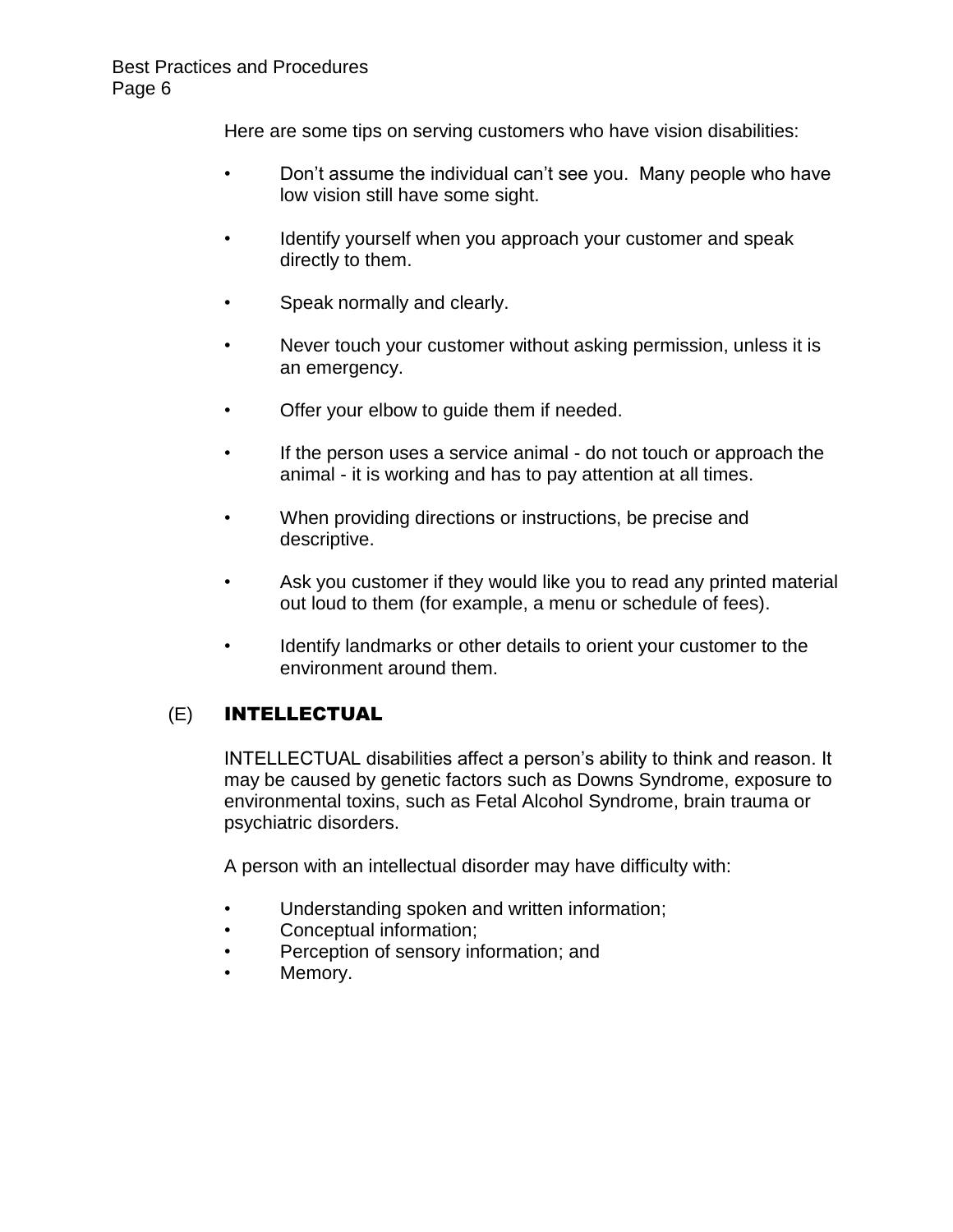#### **Best practices and procedures for Customer Service:**

People with intellectual or developmental disabilities may have difficulty doing many things most of us take for granted. These disabilities can mildly or profoundly limit one's ability to learn, communicate, do everyday physical activities and live independently. You may not be able to know that someone has this disability unless you are told, or you notice the way people act, ask questions or use body language. As much as possible, treat your customers with an intellectual or developmental disability like anyone else. They may understand more than you think, and they will appreciate you treating them with respect.

Here are some tips on serving customers who have an intellectual or developmental disability:

- Don't make assumptions about what a person can or cannot do.
- Remember that the person is an adult and unless you are informed otherwise, can make their own decisions.
- Use clear, simple language.
- Make sure your customer understands what you've said.
- If you can't understand what is being said, don't pretend. Just ask again.
- Provide one piece of information at a time.
- Be supportive and patient.
- Speak directly to your customer, not to their companion or attendant.

### (F) SPEECH

SPEECH disabilities involve the partial or total loss of the ability to speak. Typical disabilities include problems with:

- Pronunciation;
- Pitch and loudness;
- Hoarseness or breathiness; and
- Stuttering or slurring.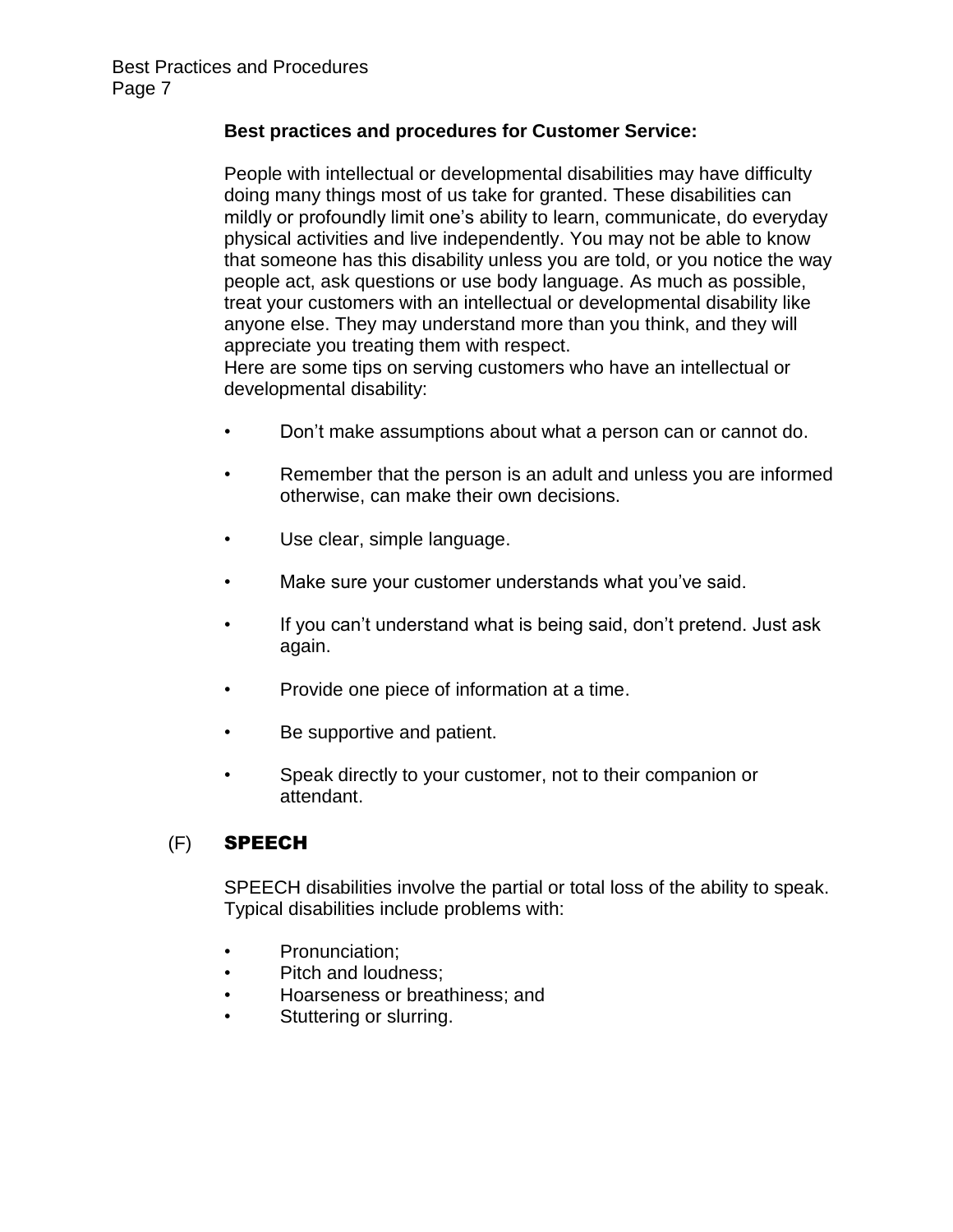#### **Best practices and procedures for Customer Service:**

Some people have problems communicating. It could be the result of cerebral palsy, hearing loss, or another condition that makes it difficult to pronounce words, causes slurring or stuttering, or not being able to express oneself or understand written or spoken language. Some people who have severe difficulties may use communication boards or other assistive devices.

Here are some tips on serving customers with speech or language impairments:

- Don't assume that a person with speech impairment has another disability.
- If you don't understand, ask your customer to repeat the information or write it if necessary.
- Give the person your full attention. Don't interrupt or finish their sentences.
- Whenever possible, ask questions that can be answered 'yes' or 'no'.
- If possible, communicate in a quiet environment.
- Patience, respect and willingness to find a way to communicate are your best tools.

### (G) LEARNING

LEARNING disabilities include a range of disorders, such as dyslexia, that effect how a person takes in or retains information. This disability may become apparent when a person has difficulty reading material or understanding the information you are providing.

Learning disabilities can result in:

- Difficulties in reading;
- Problem solving;
- Time management;
- Way finding; and
- Processing information.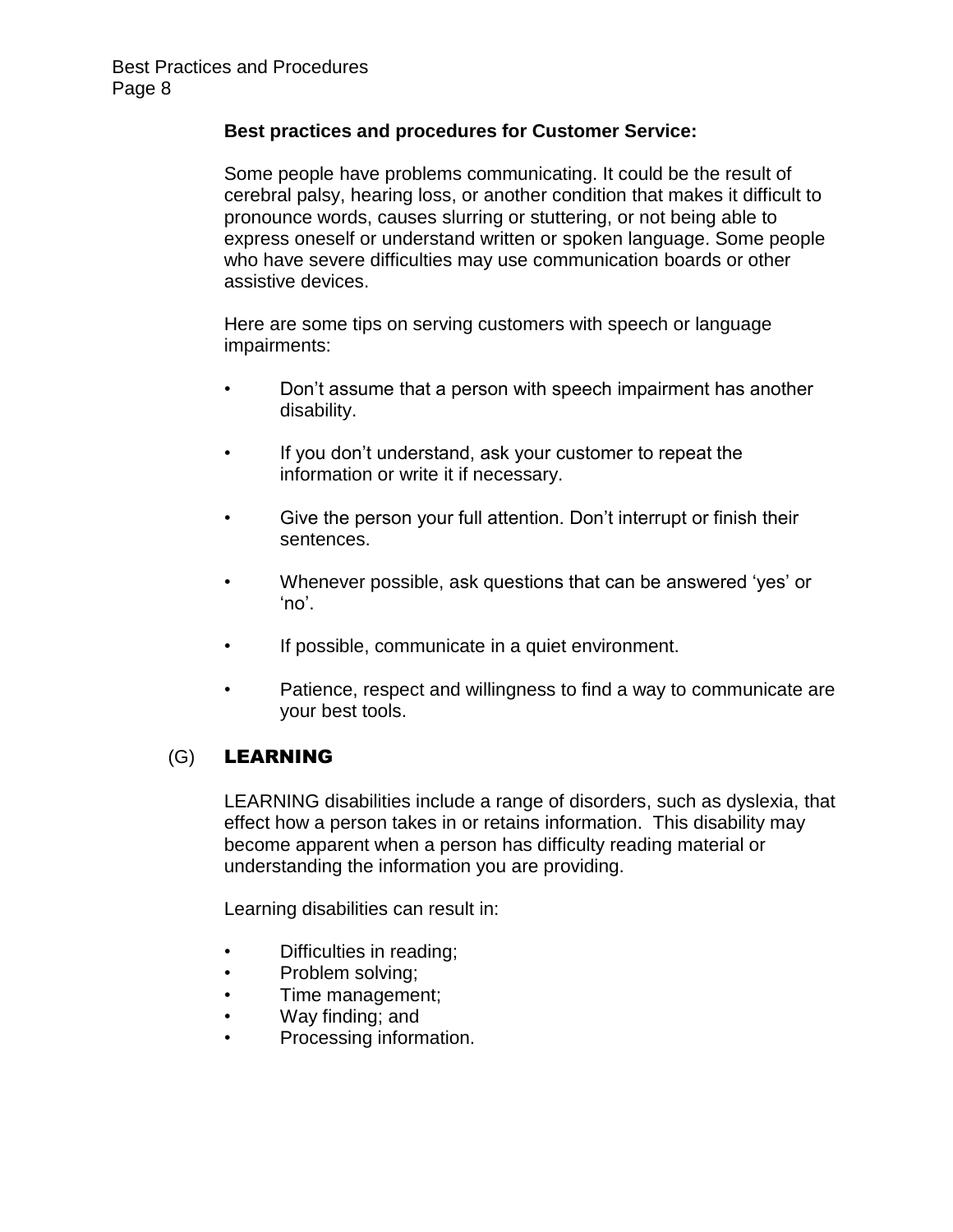#### **Best practices and procedures for Customer Service:**

- Be patient, people with learning disabilities may take a little longer to process information, to understand and to respond.
- Learning disabilities are generally invisible and ability to function varies greatly. Try to provide information in a way that takes into account the customer's disability. For example, some people with learning disabilities find written words difficult to understand while others may have problems with numbers and math.
- Patience and willingness to find a way to communicate are your best tools.
- Speak normally and clearly, and directly to your customer.
- Respond to any requests for verbal information and provide assistance with completing forms and so on with courtesy.

## (H) MENTAL HEALTH

MENTAL HEALTH disabilities include a range of disorders however there are three main types of mental health disability:

- Anxiety;
- Mood
- Behavioral.

Mental health issues can affect a person's ability to think clearly, concentrate or remember things. People with mental health disabilities may experience anxiety, hallucinations, mood swings or phobias or panic attacks. They may seem edgy or irritated; act aggressively; be perceived as pushy or abrupt; be unable to make a decision; start laughing or get angry for no apparent reason.

#### **Best practices and procedures for Customer Service:**

- Treat each person with the same respect and consideration you have for everyone else.
- If a customer asks for services in a blunt or impolite manner, consider that they may be struggling with a mental illness; do not take it personally or become offended; serve them politely and respectfully despite their attitude towards you.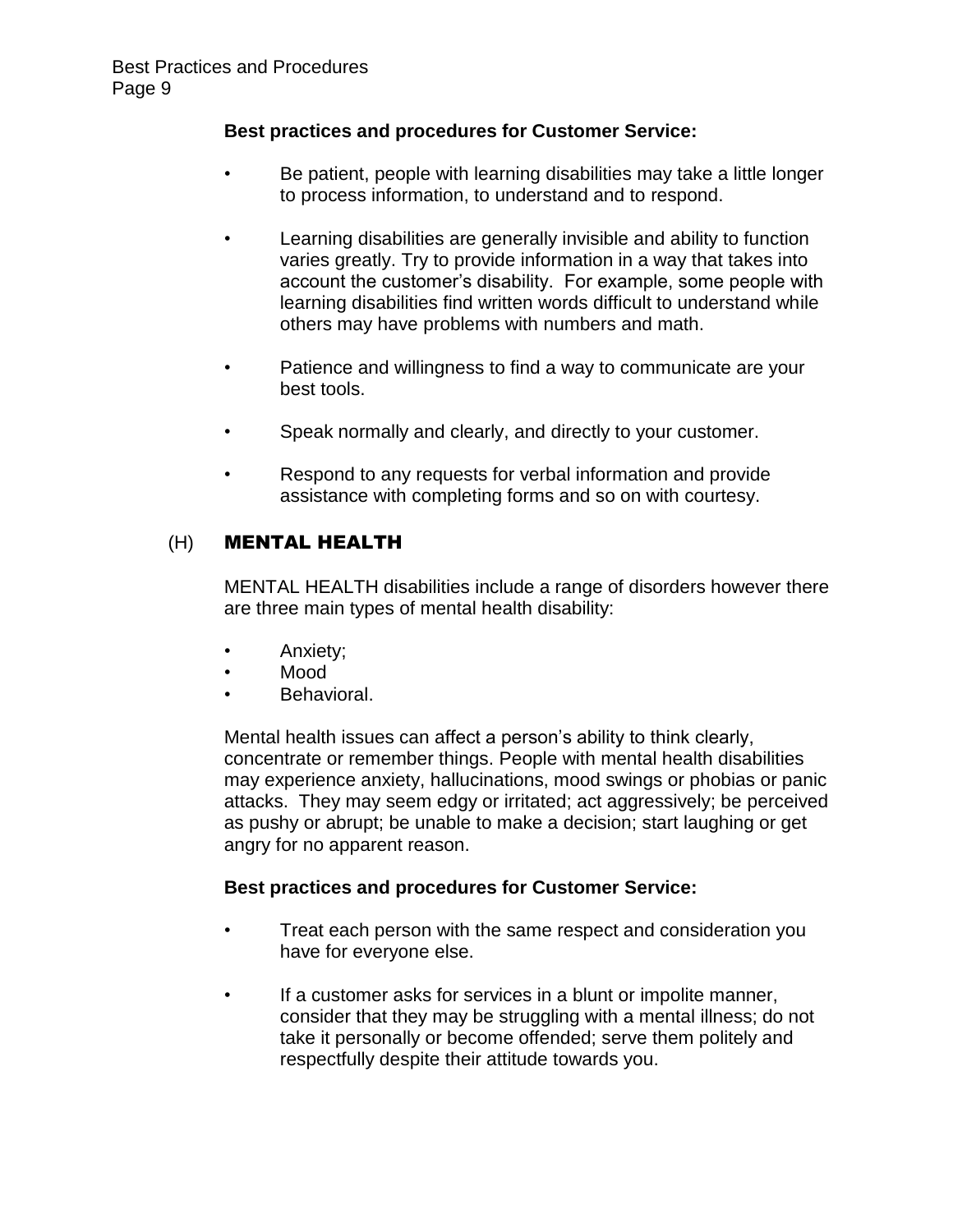- Be patient. Customers with mental illness may appear distracted and have difficulty concentrating or making decisions. Offer the option of moving to a less busy environment to receive the services.
- Be confident, calm and reassuring. Listen carefully and work with your customer to meet their needs.
- If a customer appears to be in a crisis, ask them to tell you the best way to help.

### (I) SMELL

SMELL disabilities can involve the inability to sense smells or a hypersensitivity to odors and smells. A person with a smelling disability may have allergies to certain odors, scents or chemicals or may be unable to identify dangerous gases, smoke, fumes and spoiled food.

# (J) TOUCH

TOUCH disabilities can affect a person's ability to sense texture, temperature, vibration or pressure. Touch sensations may be reduced or heightened resulting in a hypersensitivity to touch, temperature, or the opposite, numbness and the inability to feel touch sensations

# (K) TASTE

TASTE disabilities can limit the experience of the four primary taste sensations; sweet, bitter, salty and sour. A person with a taste disability may be unable to identify spoiled food or noxious substances.

# (L) OTHER

OTHER disabilities result from a range of other conditions, accidents, illnesses and diseases including ALS, asthma, diabetes, cancer, HIV/AIDs, environmental sensitivities, seizure disorders, heart disease, stroke and joint replacement.

Disabilities are not always visible or easy to distinguish.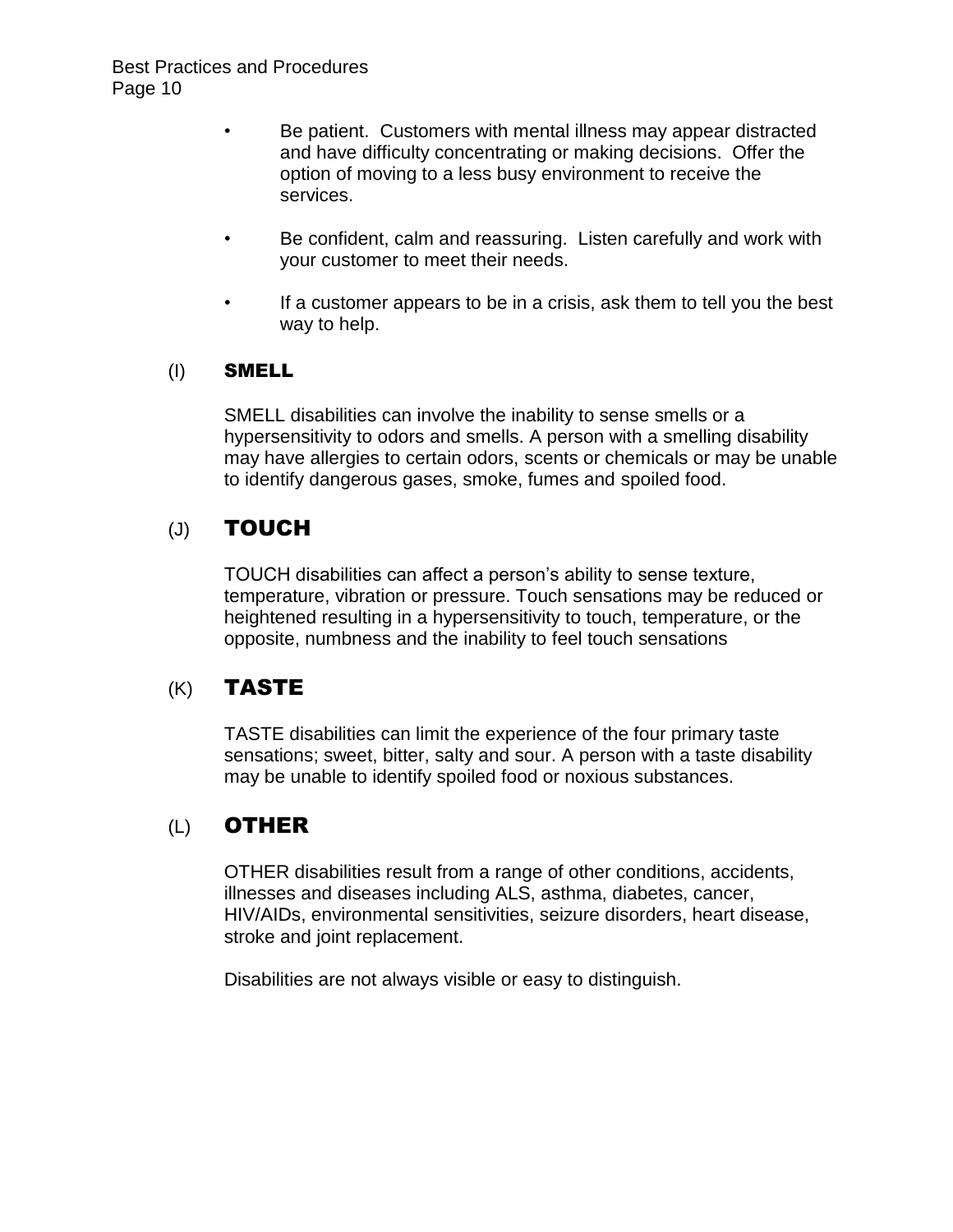## 3. **What you need to know when dealing with customers with disabilities over the phone**

Here are some tips on serving customers with disabilities on the phone:

- Speak normally, clearly and directly.
- Don't worry about how their voice sounds. Concentrate on what's being said.
- Be patient, don't interrupt and don't finish your customer's sentences. Give your customer time to explain him/herself.
- Don't try to guess what your customer is saying. If you don't understand, don't pretend. Just ask again.
- If you are not certain what was said, just repeat or rephrase what you've heard.
- If a telephone customer is using an interpreter or a TTY line, just speak normally to the customer, not to the interpreter.
- If your customer has great difficulty communicating, make arrangements to call back when it's convenient to speak with someone else.

## 4. **How to interact with people who use assistive devices**

An assistive device is a tool, technology or other mechanism that enables a person with a disability to do everyday tasks and activities, such as moving, communicating or lifting. Personal assistive devices can include things like wheelchairs, hearing aids, white canes or speech amplification devices.

Here are some tips on how to interact with people who use assistive devices:

- Don't touch or handle any assistive device without permission.
- Don't move assistive devices or equipment, such as canes and walkers, out of your customer's reach.
- Let your customer know about accessible features in the immediate environment that are appropriate to their needs (eg. washrooms, etc.).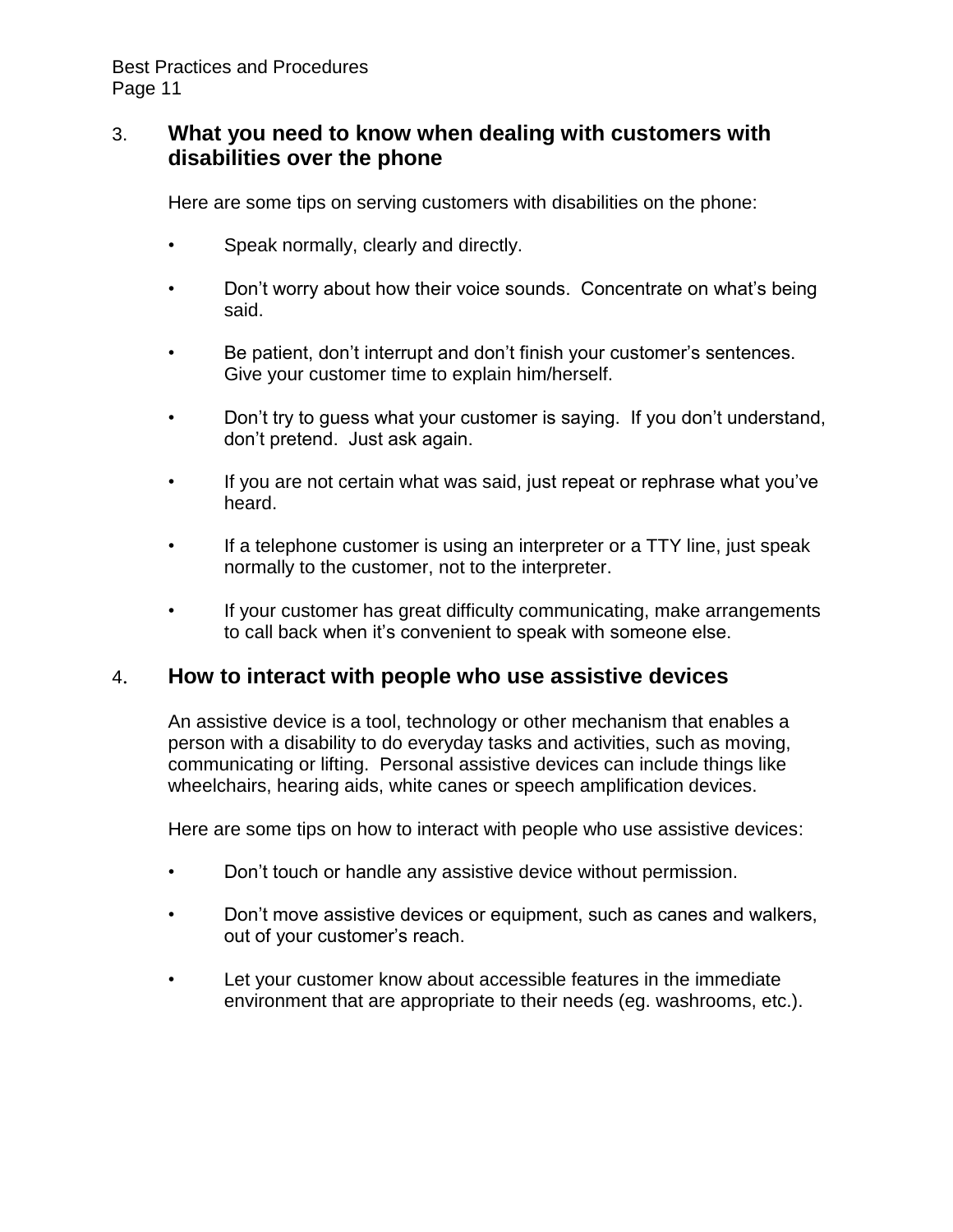# 5. **How to use equipment or assistive devices to help in the provision of goods and services to customers with disabilities**

The Municipality of Thames Centre will ensure that the municipal staff is trained on how to use any equipment or devices that it may offer for customers with disabilities. The appropriate Department Head or designate will be responsible for ensuring such training is provided for assistive devices offered within their department responsibilities.

# 6. **How to interact with people with disabilities who require the assistance of a guide dog or other service animal**

Service animals provide a variety of services to individuals with disabilities to allow them independence in their tasks of daily living. They may be used as guide animals or hearing alert animals, to alert of oncoming seizures or calm anxiety, or for manual dexterity.

It is the responsibility of the person with a disability to ensure that his or her services animal is kept in control at all times.

Here are some tips on how to interact with people with disabilities who require the assistance of a guide dog or other service animal:

- Remember that a service animal is not a pet. It is a working animal.
- Avoid touching or addressing service animals they are working and have to pay attention at all times.
- Avoid making assumptions about the animal. If you're not sure if the animal is a pet or service animal, ask your customer. You may ask the person with a disability for documentation confirming that the animal is required for reasons relating to his or her disability.

# 7. **How to interact with people with disabilities who require the assistance of a support person**

Some people with disabilities may be accompanied by a support person, such as an intervener. A support person can be a personal support worker, interpreter, volunteer, family member or friend. They may accompany your customer to assist them with communication, mobility, personal care, or medical needs.

Here are some tips on how to interact with people with disabilities who require the assistance of a support person: